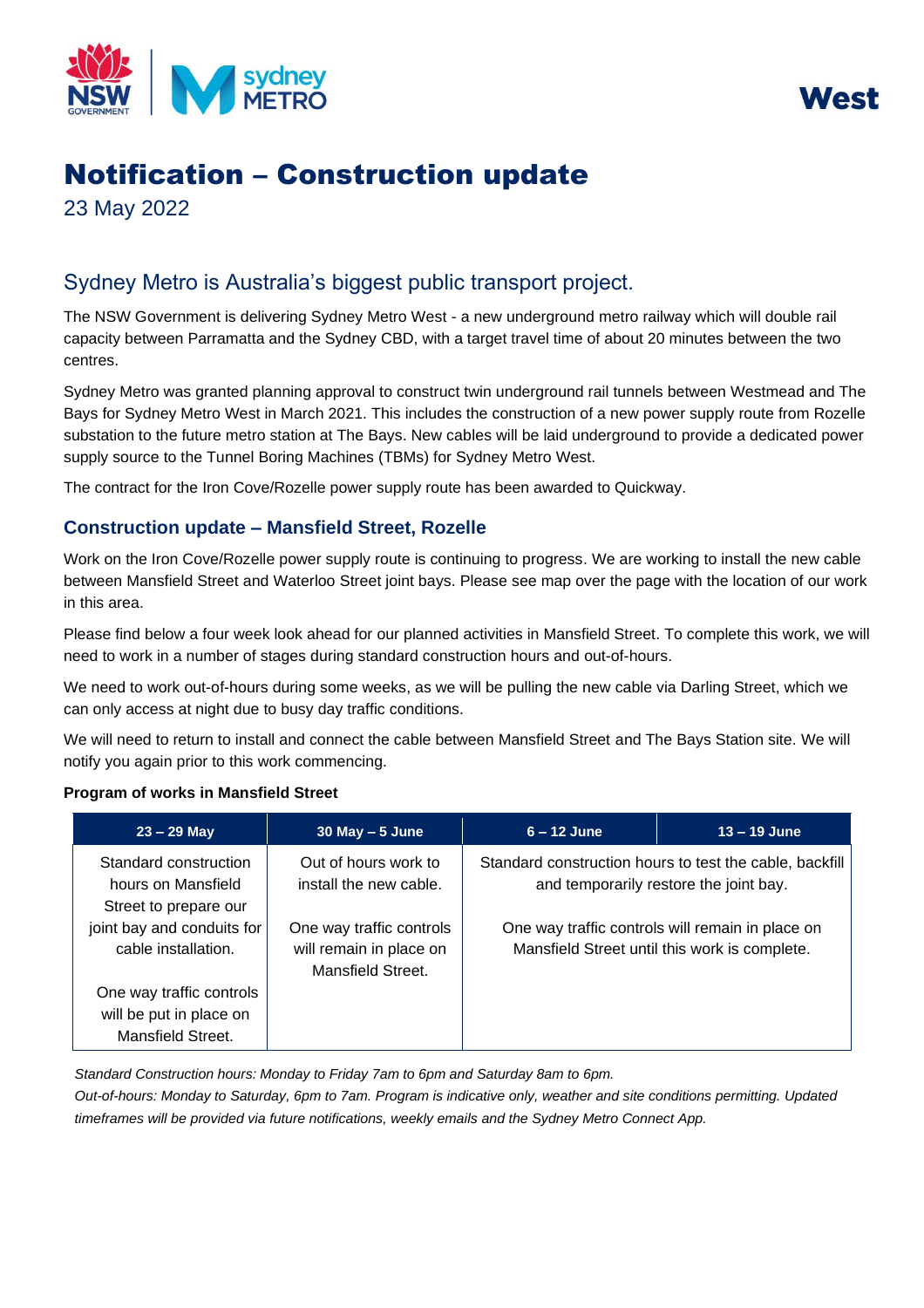#### **Mansfield joint bay work area**



#### **Work will involve:**

- Establishing traffic controls and construction areas
- Re-excavating areas to access conduits and/or pulling bays
- Testing the conduits
- Removing concrete and asphalt with occasional use of a road saw
- Installing and testing the new cables
- Excavating trenches and removing spoil
- Backfilling and reinstating the excavated area

#### **What to expect**

- Construction machinery and equipment operating onsite, inside designated construction sites
- Increased heavy and light vehicle movements in the area
- The work will generate some noise and vibration, the team will minimise impacts where possible
- Traffic management and directional signage will be used to ensure the safety of works and the community
- Parking will be temporarily restricted during construction
- Pedestrian management and footpath changes will occur, however, pedestrian access to buildings will be maintained at all times.
- **(4) 1800 612 173 Community information line open 24 hours**
- $\circledast$ **[sydneymetrowest@transport.nsw.gov.au](mailto:sydneymetrowest@transport.nsw.gov.au)**
- Sydney Metro West, PO Box K659, Haymarket NSW 1240
- If you need an interpreter, contact TIS National on **131 450** and ask them to call **1800 612 173**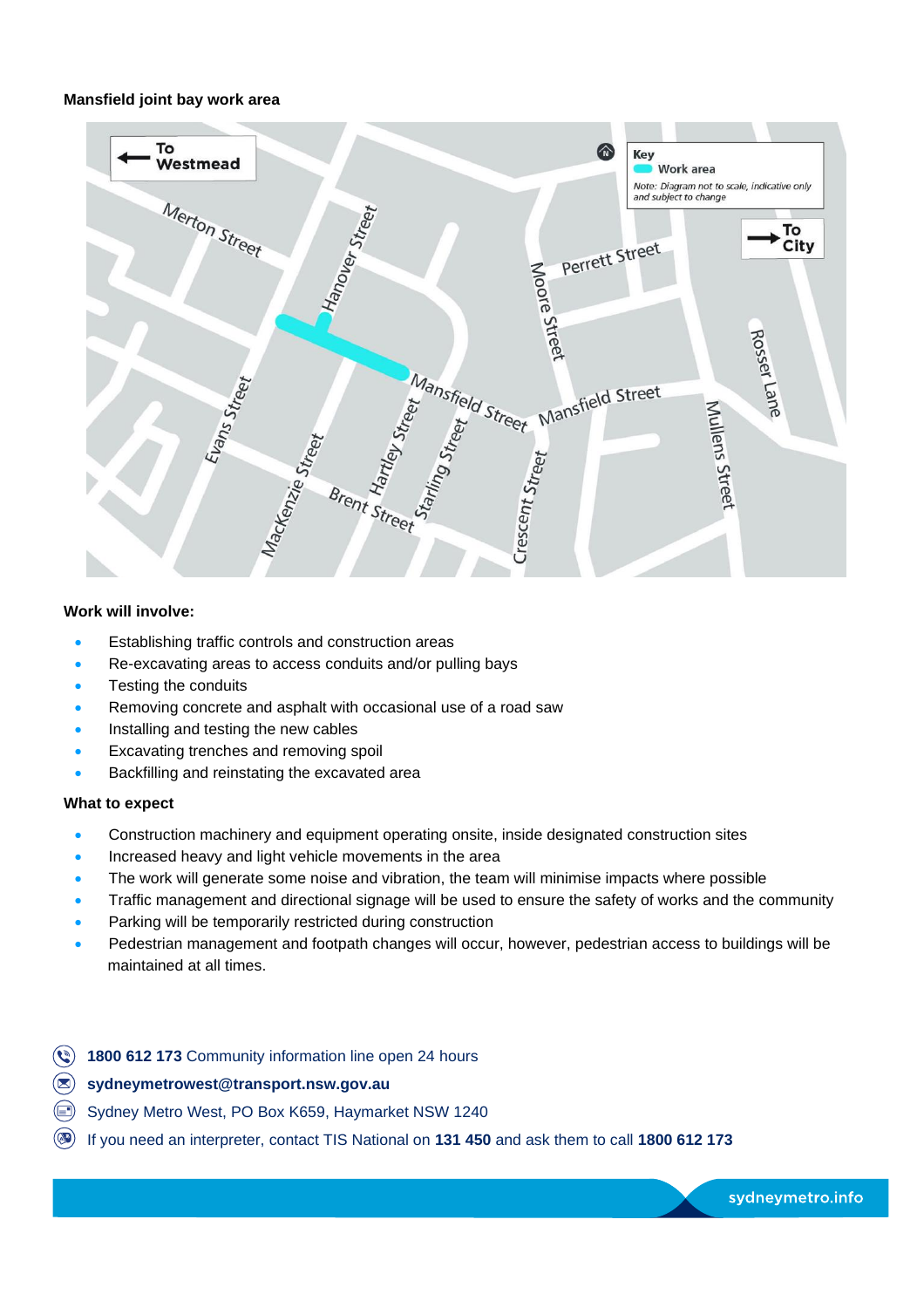#### **Equipment used**

The equipment used will include but not be limited to excavators, tippers, cable trailer, cable pulling winch & pushers, cranes, sucker trucks, road saws, delivery trucks, traffic control vehicles, hand powered tools and equipment.

#### **Changes to pedestrian and cycle routes**

During the work, changes to traffic conditions for pedestrians, cyclists, parking and motorists will be required. While we are working on Mansfield Street, it will become one way westbound only. Traffic control will be in place to assist motorists, pedestrians and cyclists.

#### **Contact Us**

Sydney Metro recognises that our work will have impacts and wherever possible we will work with the community to mitigate these impacts. We will continue to keep you updated on the progress of works in your area. Sydney Metro has launched Sydney Metro Connect – a new way to stay informed. You can download Sydney Metro Connect on the App Store or get it on Google Play.

Your local Place Manager, Nelson will be your main contact for questions and enquiries regarding the project and can be contacted on 1800 612 173.

If you would like to receive these updates via email, please contact Nelson who can add you to the distribution list. Our email is: sydneymetrowest@transport.nsw.gov.au

Thank you for your cooperation while we complete these essential works.

**(4) 1800 612 173 Community information line open 24 hours** 

- **[sydneymetrowest@transport.nsw.gov.au](mailto:sydneymetrowest@transport.nsw.gov.au)**
- Sydney Metro West, PO Box K659, Haymarket NSW 1240
- If you need an interpreter, contact TIS National on **131 450** and ask them to call **1800 612 173**